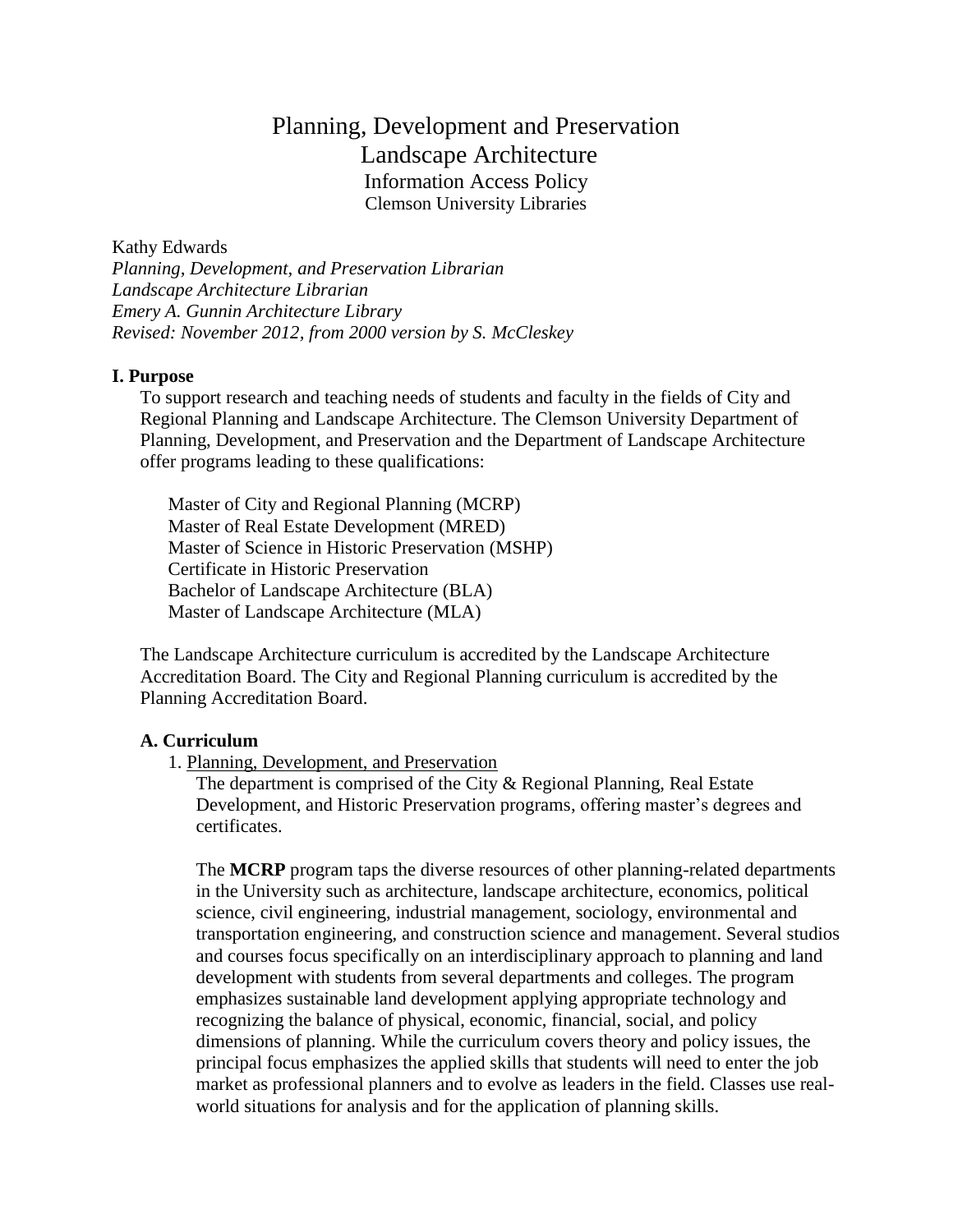The two-year, 54-credit hour MCRP program contains a 30-credit core curriculum, a 6-credit internship, 12 credits of concentration courses, and 6-9 credits of research and terminal project or thesis. The core courses include planning and substantive theory, analytical methods, implementation techniques and applications. The concentration area allows the student to develop further expertise in a particular area. A summer internship between the first and second year requires 12 weeks of supervised professional employment for another 6 credits. If approved, students may take additional coursework in place of the internship.

The **MRED** is one of a handful of graduate real estate development programs in the nation that is a joint degree between an architectural and a business college, with required classes in MBA/Finance, Law, Construction Science & Management, Architecture, City & Regional Planning and Real Estate Development. The MRED is a 2-yer, 54 credit hour full-time program.

The **MSHP** program is dedicated to educating future leaders in the evaluation and interpretation of historic structures, sites and landscapes for the development of the appropriate preservation strategies and treatments. Utilizing the Charleston-based laboratory, graduate students acquire diverse professional skills for rewarding preservation careers. Areas of emphasis include:

- Sustainability and the Economics of Rehabilitation
- Historic American Building Materials and Techniques
- Conservation Science and Material Analysis
- Architectural History and Cultural Significance
- Documentation of Structures, Sites, and Landscapes
- Building Treatment, Contextual Design and Historic Site Planning
- Preservation Policy and Cultural Resource Management

## 2. Landscape Architecture

Landscape architects apply aesthetic, cultural, and scientific knowledge to the design solutions for the functional use of land. Studio offerings at Clemson help develop methodologies for these solutions. Landscape architecture embraces aspects of allied professions, including architecture, civil engineering, and horticulture and draws on the areas of ecology, geology, sociology, hydrology, forestry, and other social, natural, and applied sciences. Following the completion of the Bachelor of Landscape Architecture, most states require a two to three year work experience before taking the professional license examination.

The Master of Landscape Architecture program focuses on the internal strengths of the department--urban and community design (plus related research issues), landscape restoration (historical and ecological), and health and design.

## First Professional **MLA**

The 3-year first professional degree is designed to provide students with a professional education and also an opportunity for research and/or in-depth project work. Because students hold bachelor's degrees from an array of backgrounds it is necessary for them to gain landscape architectural skills. Those proficiency courses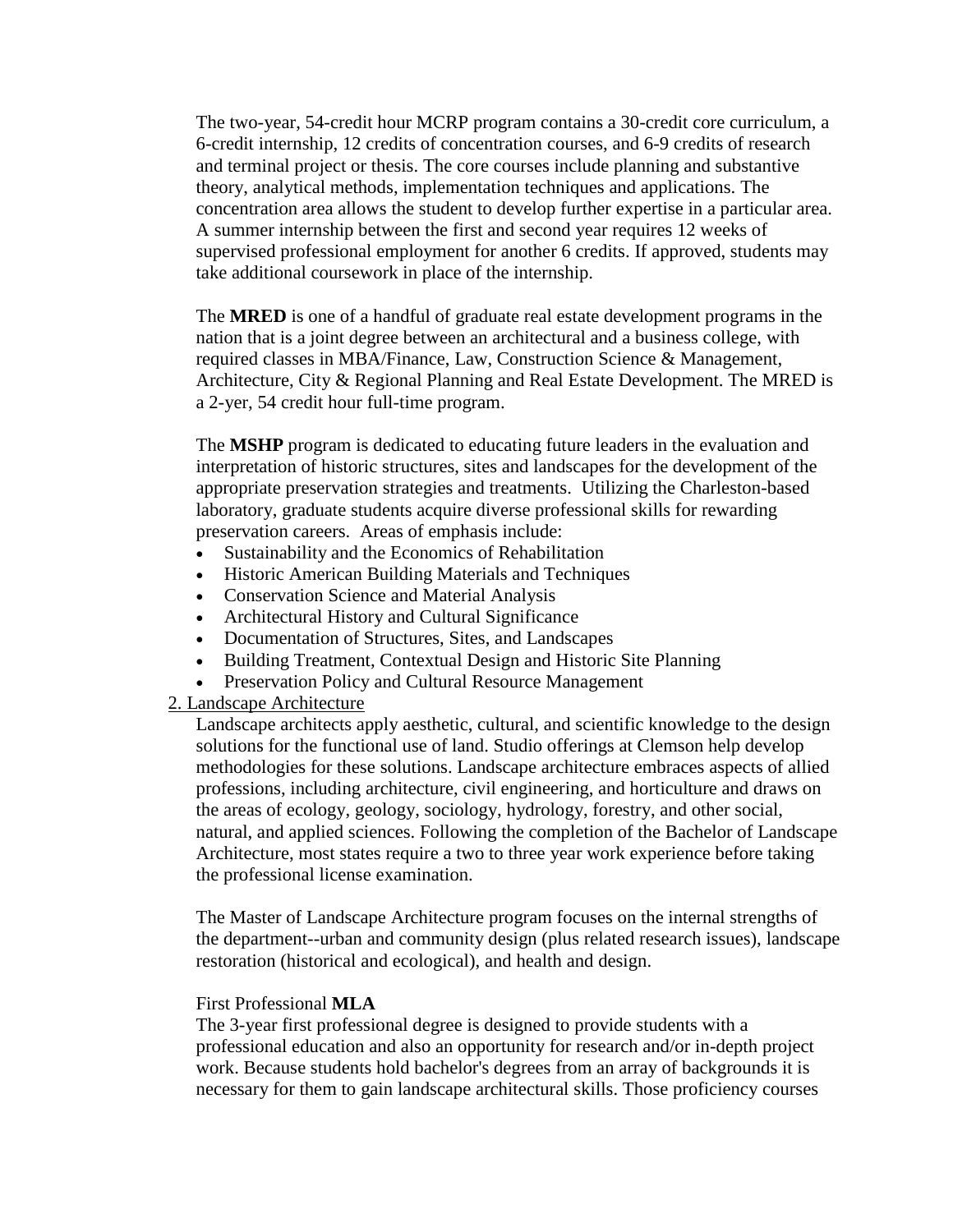are also required for professional accreditation. To qualify for admission to the threeyear First Professional degree students must hold a bachelor degree in any discipline from an accredited college or university.

## Second Professional **MLA**

The second professional degree in landscape architecture is a two-year program limited to students who hold an accredited five-year professional B.L.A. degree. Second professional degree students will take a total of 42 credit hours to earn the degree. Similar to the first professional degree, second professional degree students can choose to engage in sophisticated team studio projects or complete and individual thesis project in the final semester.

## **B. Program Enrollments**

|                          | 2008 | 2009 | 2010 | 2011                            | 2012           |
|--------------------------|------|------|------|---------------------------------|----------------|
| <b>Undergrad Majors</b>  | 107  | 100  |      | 80                              |                |
| <b>Graduate Students</b> | 133  | 139  | 138  | $1 \cap \Box$<br>$\overline{1}$ | 1 <sub>7</sub> |

## **C. Primary & Secondary Users**

- 1. Primary Users:
	- a. Undergraduate majors: 71
	- b. Graduate students: 117
	- c. Faculty: 29
	- d. Students and faculty from other Clemson University academic programs
- 2. Secondary Users:
	- a. Members of the S.C. chapter of the American Planning Association
	- b. Members of the S.C. chapter of the Society of Landscape Architects
	- c. Local and regional planning and design professionals
	- d. Other community patrons

## **II. Scope of In-House Collection**

Materials are purchased for the collection to support academic classes offered by the Department of Planning, Development, and Preservation and the Department of Landscape Architecture at Clemson University (Appendix). The collection is housed primarily in the Gunnin Architecture Library. Some materials of a cross-disciplinary nature are housed in Cooper Library. Materials for the circulating collection (other than government documents) and Reference materials are evaluated and selected by the Planning Librarian and the Landscape Architecture Librarian. The Head of Reference will select some materials for the reference collection in Cooper Library.

## **A. Format Guidelines**

1. Print and Media Sources

Collection development will focus on purchasing print and media sources, primarily books, slides, and videos.

2. Electronic Sources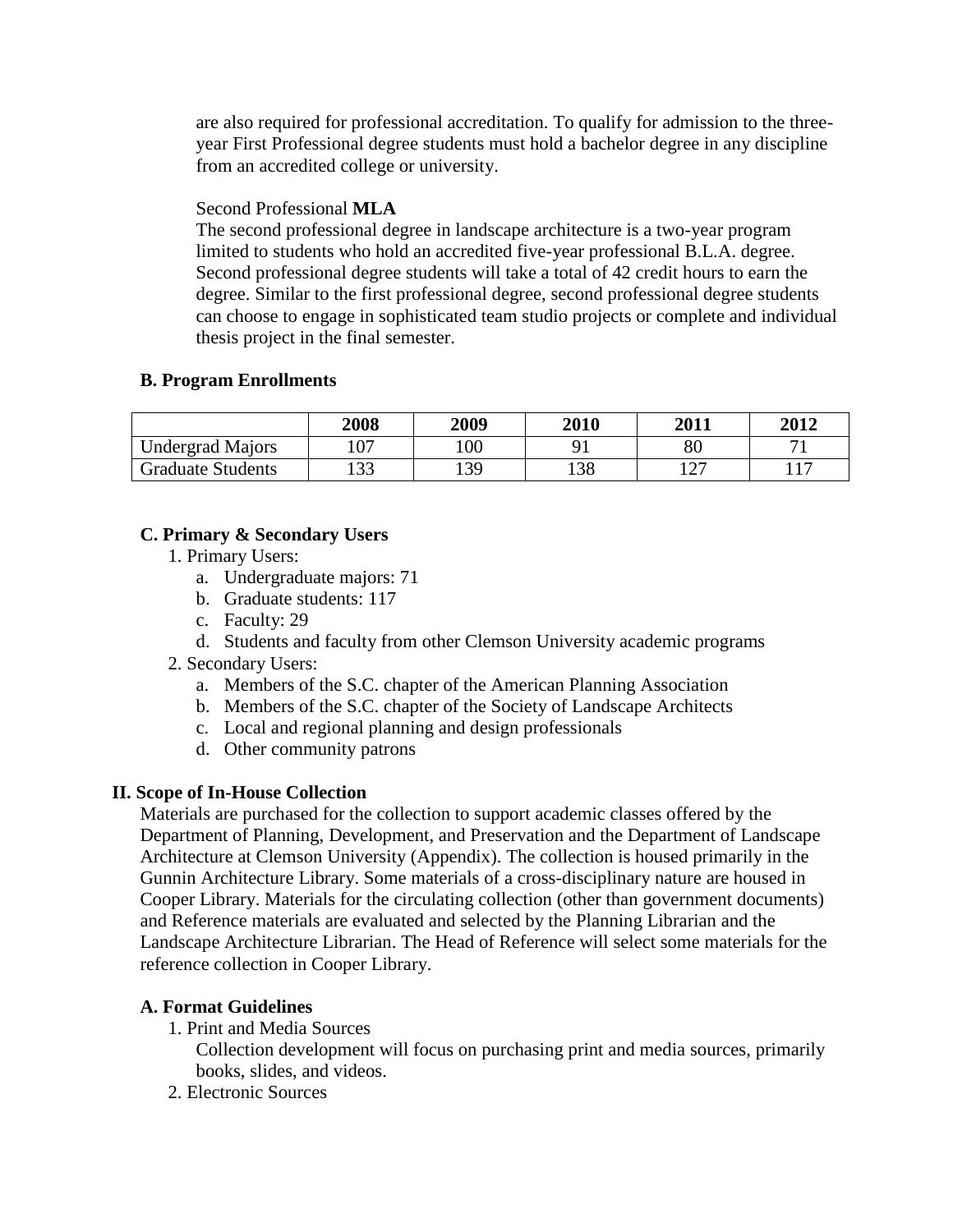A few highly desirable electronic resources will be added each year as they become available.

## **B. Language Guidelines**

The vast majority of materials purchased should be written in the English language, though it may be necessary to occasionally select foreign language publications.

## **C. Geographical Guidelines**

Efforts will be made to collect materials related to American and European planning and landscape architecture. Information on specific developments in Australia, the Middle East, Asia, Africa, and India will be collected sparingly, but information resources on global and cross-cultural urban, development, and ecological issues are relevant and desirable.

## **D. Chronological Guidelines**

Selections will focus on current, up-to-date information. Important new works about the history of planning or landscape architecture will also be selected.

## **E. Publication Date Guidelines**

The selector will purchase books published within the last two years. Exceptions: books requested by faculty members or books highly recommended in a review source.

## **F. Types of Materials Included**

- 1. Monographs: Monographs on city planning, development, preservation, and landscape architecture will be selected comprehensively for the general collection. Electronic format will be favored over print, with considerations for image quality and the nature of the publication.
- 2. Biographies: Biographical accounts of landscape architects, city planners, preservationists, and major developers will be purchased for the general collection.
- 3. Career guidance materials: Career guides and job-seeking books in relevant areas will be purchased for the reference collection.
- 4. Databases: Electronic databases that can be used to locate journal articles and other publications for research in planning, development, preservation, and landscape architecture:

America: History and Life Art Full Text Art Index Retrospective ArtBibliographies Modern Avery Index to Architectural Periodicals BuildingGreen Suite Design & Applied Arts Index Expanded Academic Index **GreenFILE** Historical Abstracts Urban Land Institute Development Case Studies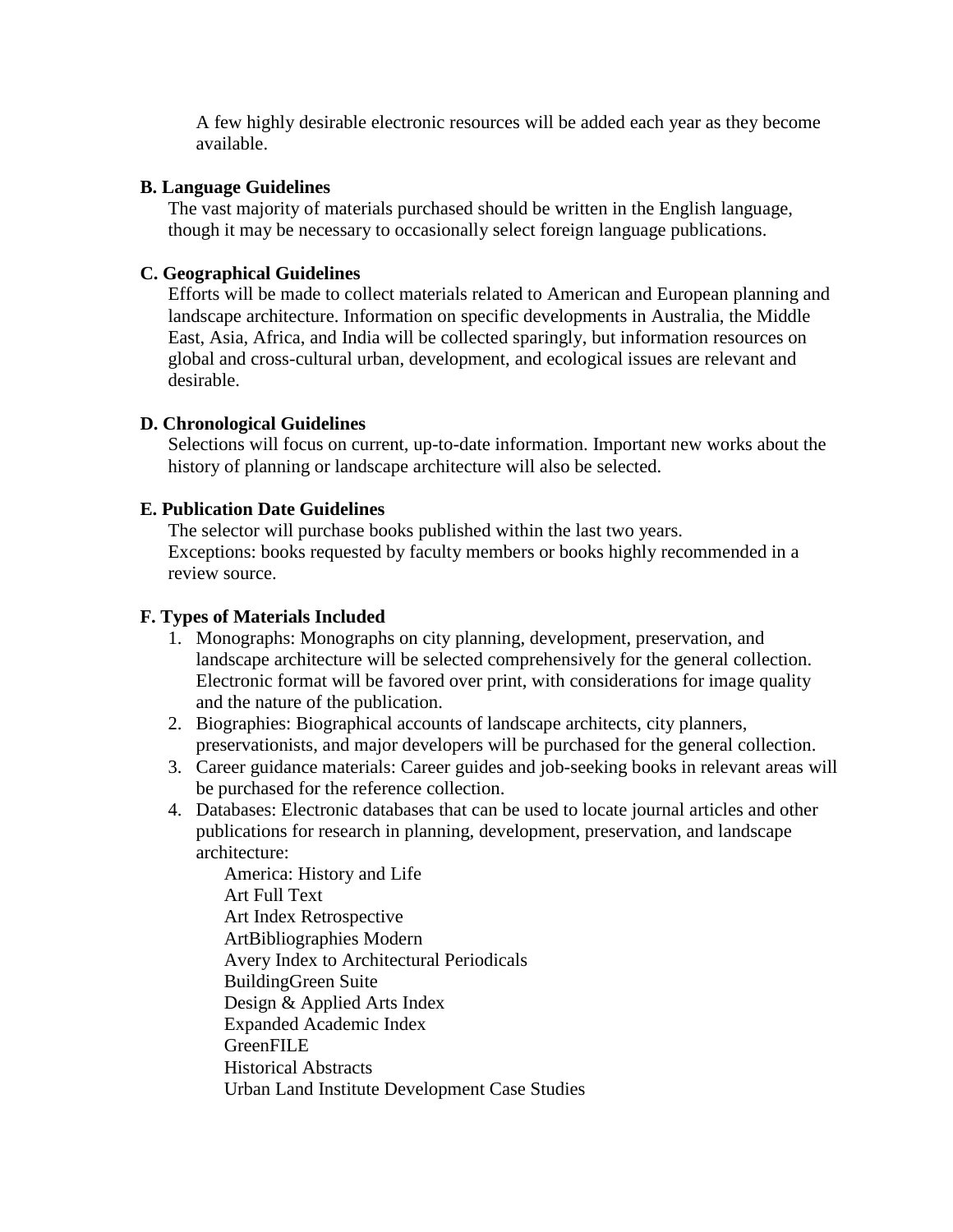Urban Studies Abstracts

Academic Search Premier

- 5. Dictionaries: Purchased for the Reference collection. No effort is made to collect dictionaries for the circulating collection.
- 6. Directories: Purchased for the Reference collection. No effort is made to collect directories for the circulating collection.
- 7. Encyclopedias: New editions and new titles will be purchased for the Reference collection.
- 8. Journals: Every effort will be made to preserve current journal subscriptions and to add new titles as funds allow. Evaluation tools such as faculty surveys and interlibrary loan activity will be used to identify core journals and faculty favorites to ensure they remain in the collection. A special effort will be made to acquire or retain journals for which faculty members serve as editors or members of editorial boards. Some journals that overlap with the landscape/horticulture, civil engineering, business management, and history curricula are housed in Cooper. Electronic format will be preferred over print when both formats are available, as budget allows.
- 9. Theses and Dissertations: The Graduate School requires that all theses and dissertations be submitted in electronic format. These are made available online. The majority of theses and dissertations written at other universities should be obtained through Interlibrary Loan.

## **G. Types of Materials Excluded**

Textbooks: Textbooks that are used in classes taught at Clemson University will not be purchased. Other textbooks may occasionally be purchased if they support the planning or landscape architecture curriculum.

## **H. List of Journals**

There is no standard list of core journals for academic planning or landscape architecture collections. Academic libraries contour journal subscriptions to fit the programs offered. Some standard planning and landscape journals & magazines subscribed to by Clemson are:

Architecture and Urbanism Buildings & Landscapes Coastal Management Cities: The International Journal of Urban Policy & Planning Commercial Property News Development Environment & Behavior Environment & Planning B: Planning and Design European Planning Studies Fine Gardening Garden Design Global Real Estate Heritage Matters Historic Preservation Forum (Forum Journal) International Journal of Heritage Studies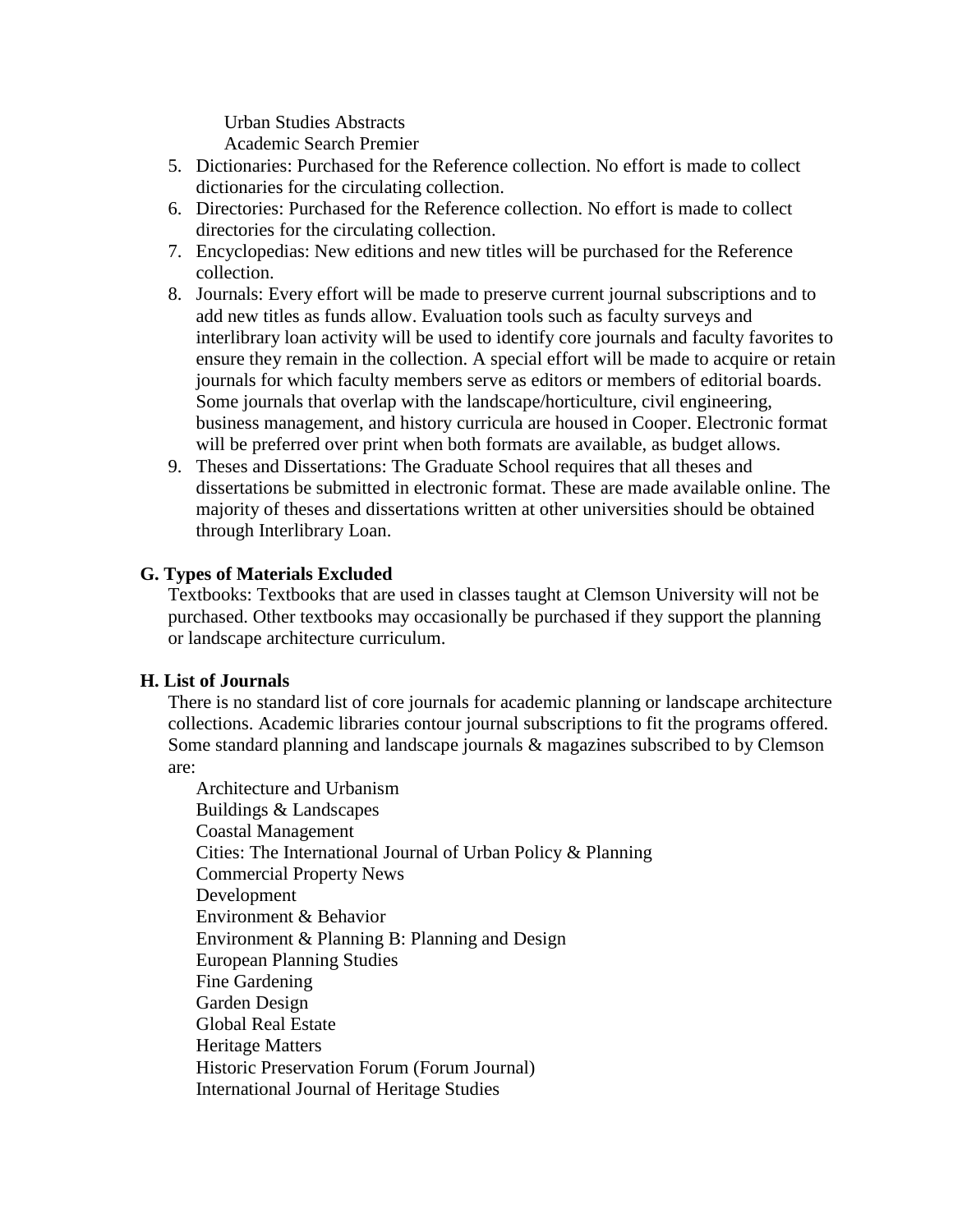International Journal of Urban and Regional Research Journal of Architectural and Planning Research Journal of Retail & Leisure Property Journal of Planning Education and Research Journal of Planning History Journal of Planning Literature Journal of Property Finance Journal of Property Investment & Finance Journal of Property Management Journal of Property Research Journal of Property Valuation & Investment Journal of Real Estate Literature Journal of Real Estate Portfolio Management Journal of the American Planning Association Journal of the American Real Estate and Urban Economics Association Journal of Urban Affairs Journal of Urban Design Journal of Urban History Journal of Urban Planning and Development Land Development Land Use Law and Zoning Digest Land Use Law Report Landscape & Urban Planning Landscape Architecture Landscape Ecology Landscape Journal Landscape Research **Modus** National Real Estate Investor NCPTT Notes (National Center for Preservation Technology and Training) Places Planning Planning Advisory Service Reports Preservation (National Trust for Historic Preservation) Property Management Real Estate Economics Real Estate Finance & Investment Real Estate Issues Real Estate Today Real Estate Weekly Realtor Magazine Review of Urban & Regional Development Studies Studies in the History of Gardens & Designed Landscapes Today's Realtor Topos Town Planning Review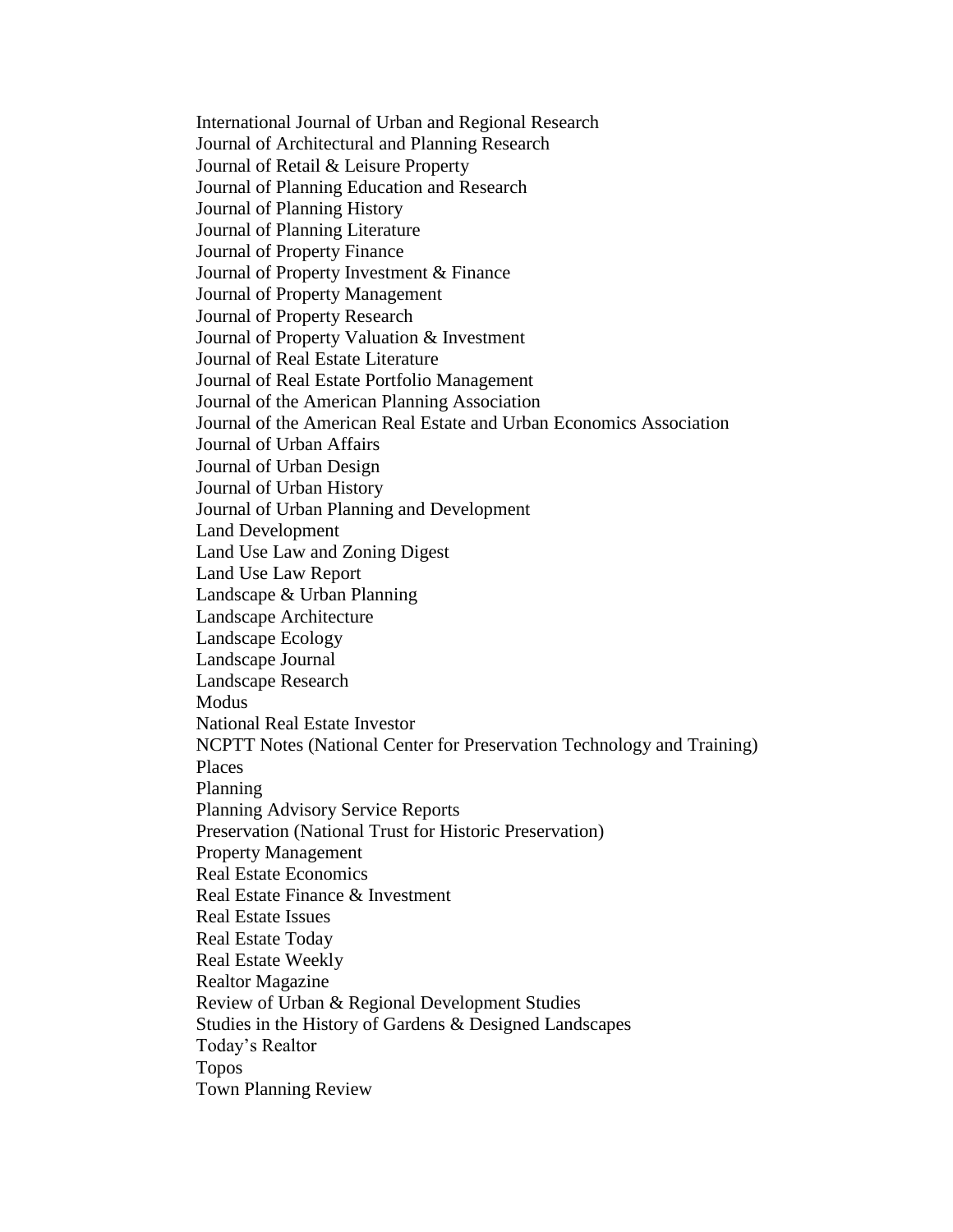Urban Affairs Review Urban Land ULI Market Profiles (several) Urban Studies

## **III. Collection Analysis by Subject**

## **A. Library of Congress Subject Headings and Call Number Ranges**

| Call Number   | <b>Subject Heading/Description</b>                                |  |  |
|---------------|-------------------------------------------------------------------|--|--|
| HB615-715     | Economic theory. Entrepreneurship. Risk and uncertainty. Property |  |  |
| HD72-88       | Economic growth, development, planning                            |  |  |
| HD101-1395.5  | Land use                                                          |  |  |
| HD1286-1339   | Land tenure                                                       |  |  |
| HD1361-1395.5 | Real estate business                                              |  |  |
| HD1635-1702   | Utilization and culture of special classes of lands               |  |  |
| HE1-5725      | Transportation                                                    |  |  |
| HE9761-9900   | Air transportation. Airlines                                      |  |  |
| HT51-65       | Human settlements. Communities                                    |  |  |
| HT101-395     | Urban groups. The city. Urban sociology                           |  |  |
| HT161-165     | Garden cities. "The city beautiful"                               |  |  |
| HT165.5-169.9 | City planning. Zoning                                             |  |  |
| HT170-178     | Urban renewal. Urban redevelopment                                |  |  |
| HT201-221     | City population. Including children in cities, immigration        |  |  |
| HT231         | Effect of city life                                               |  |  |
| HT251-265     | Mental and moral life                                             |  |  |
| HT281         | <b>Recreation. Amusements</b>                                     |  |  |
| HT321-325     | The city as an economic factor. City promotion                    |  |  |
| HT330-334     | Metropolitan areas                                                |  |  |
| HT351-352     | Suburban cities and towns                                         |  |  |
| HT361-384     | Urbanization. City and country                                    |  |  |
| <b>HT388</b>  | Regional economics. Space in economics                            |  |  |
| HT390-395     | Regional planning                                                 |  |  |
| HT401-485     | Rural groups. Rural sociology                                     |  |  |
| HX806-811     | Utopias. The ideal state                                          |  |  |
| NA190-1555.5  | Architecture. History                                             |  |  |
| NA9000-9428   | Aesthetics of cities. City planning and beautifying               |  |  |
| NK1175-(1498) | Decorative arts. History                                          |  |  |
| NK17002195    | Interior decoration. House decoration                             |  |  |
| SB450.9-467.8 | Gardens and gardening                                             |  |  |
| SB 469-476.4  | Landscape gardening. Landscape architecture                       |  |  |
| SB481-486     | Parks and public reservations. Including theory, management,      |  |  |
|               | history                                                           |  |  |
| TE177-178.8   | Roadside development. Landscaping                                 |  |  |
| TE279.5-298   | Pedestrian facilities                                             |  |  |

## **B. Level of Collecting**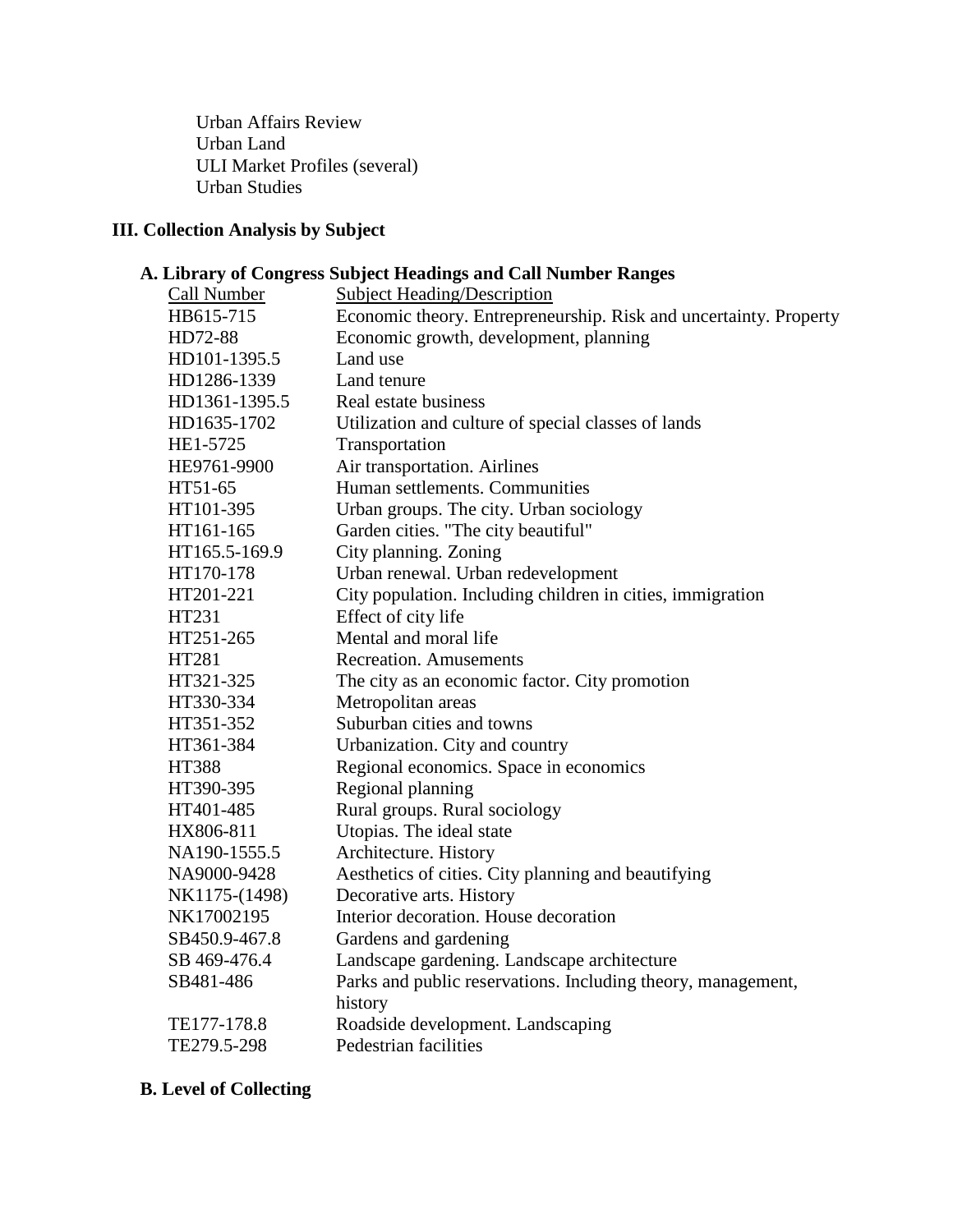Approximately 80% of the books ordered for the landscape architecture collection should support the undergraduate curriculum. Titles should be reviewed on an individual basis, and the selector should determine which courses the book will support (Appendix). 80% of the books selected for the planning, development, and preservation collections will support the graduate curriculum. Remaining titles will support faculty research.

## **IV. Access to Information not On-Site/Licensed by Clemson Libraries**

#### **A. Interlibrary Loan & PASCAL**

The primary access points for books, journals, and other types of publications not owned or accessible by the Libraries will be Interlibrary Loan and the South Carolina academic libraries consortium, PASCAL. These services are free to Clemson University students, faculty, and staff. These services are not available to the general public.

#### **B. Ingenta**

This service enables Clemson faculty, students, and staff to access full-text online articles that the Clemson Libraries do not own and that are not available from PASCAL partners or via interlibrary loan. Ingenta has limited coverage and a price cap per article.

#### **C. Full-text Databases**

Many of the databases offered through PASCAL and State of South Carolina DISCUS licenses include full-text journal and magazine articles and other information resources.

### **V. Selection Tools**

## **A. Book Review & Notification Sources**

Choice Reviews Online GOBI Notifications

#### **B. Approval Plans**

Approval plans for books and notification slips are arranged with Yankee Book Peddler (as authorized by the Acquisitions Branch Head) to ensure acquisition/notification of titles that fit the needs of the library's circulating collection. There is currently no approval plan for planning, development, preservation, and landscape architecture materials.

#### **C. Publisher's Catalogs & Web Pages**

A few publishers that offer titles on planning, development, preservation, and landscape architecture topics include:

E & F Spon Island Press McGraw-Hill Planners Press Prentice-Hall Preservation Press Urban Land Institute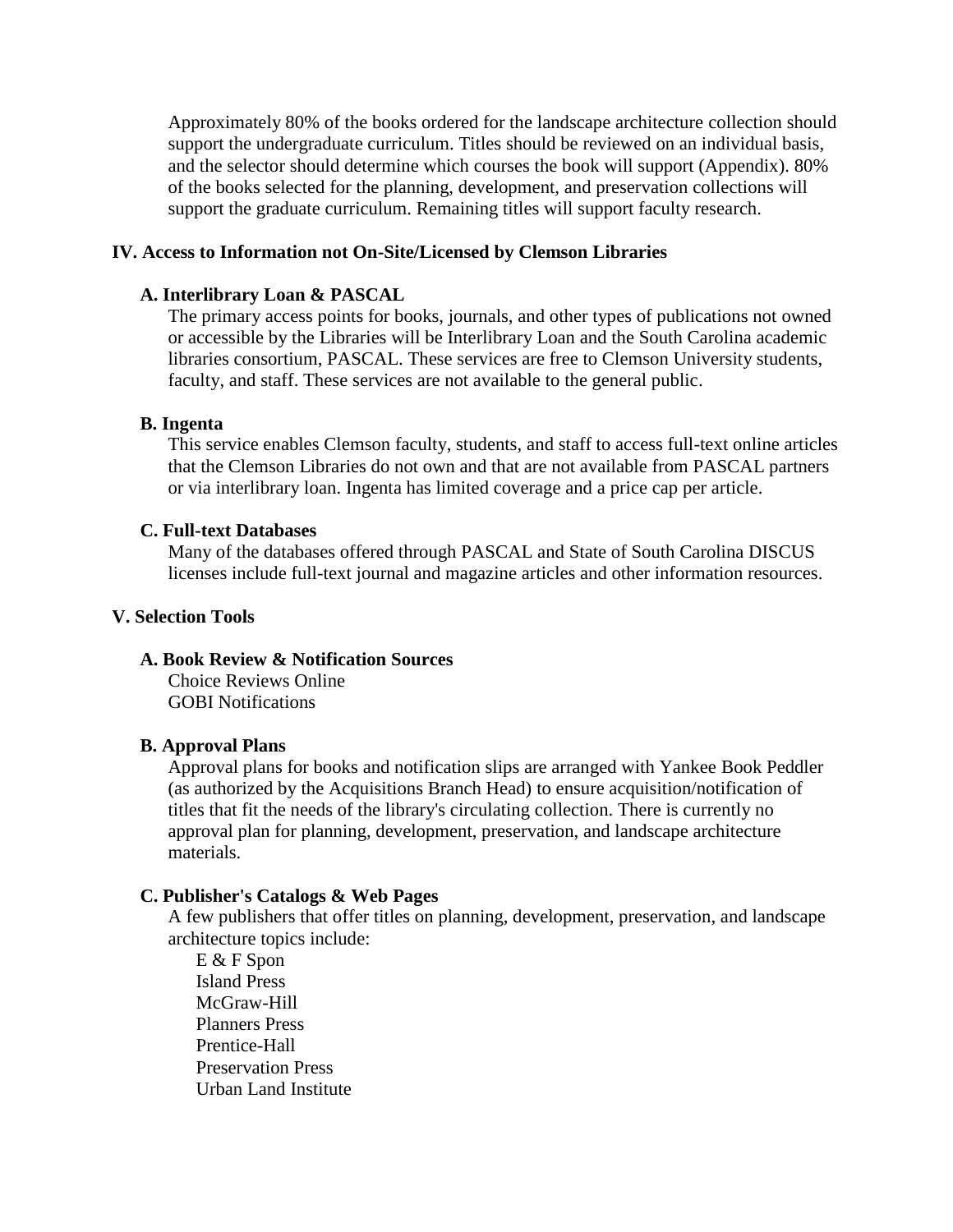Wiley

## **D. Faculty requests and recommendations**

## **E. Weeding Guidelines**

The initial phase of weeding of books relating to planning, development, preservation, and landscape architecture will focus on removing books published prior to 1990 that have not circulated. Because of the need to maintain books for historical research, it is often important to keep copies of older books, even if they have never circulated. They receive some in-house use, and future projects may involve their use.

## **VI. Evaluation Tools**

## **A. Circulation and internal use statistics**

Circulation records of monographs in the call number ranges listed in III.A.

## **B. Theses & Dissertations completed for the MCRP, MSHP, MRED, and MLA degrees at Clemson University**

## **VII. Collection Assessment & Planning**

## **A. Qualitative Measures**

1. Clemson Benchmark Institutions Auburn Georgia Tech Texas A&M Virginia Tech North Carolina State

## 2. User Surveys

Surveys should be conducted to determine how planning and landscape architecture students and faculty perceive the collection and to determine what they think is weak/strong about the collection. Surveys could also be used to find out what resources/services users would like added and if there are any they could do without.

## **B. Quantitative Measures**

- 1. Circulation and internal use statistics
- 2. Interlibrary loan statistics

## **Appendix: Course Offerings**

## **Department of Planning, Development, and Preservation**

City & Regional Planning CRP 401/601 Introduction to City and Regional Planning CRP 434/634 Introduction to GIS Planning Applications CRP 603 Seminar on Planning Communication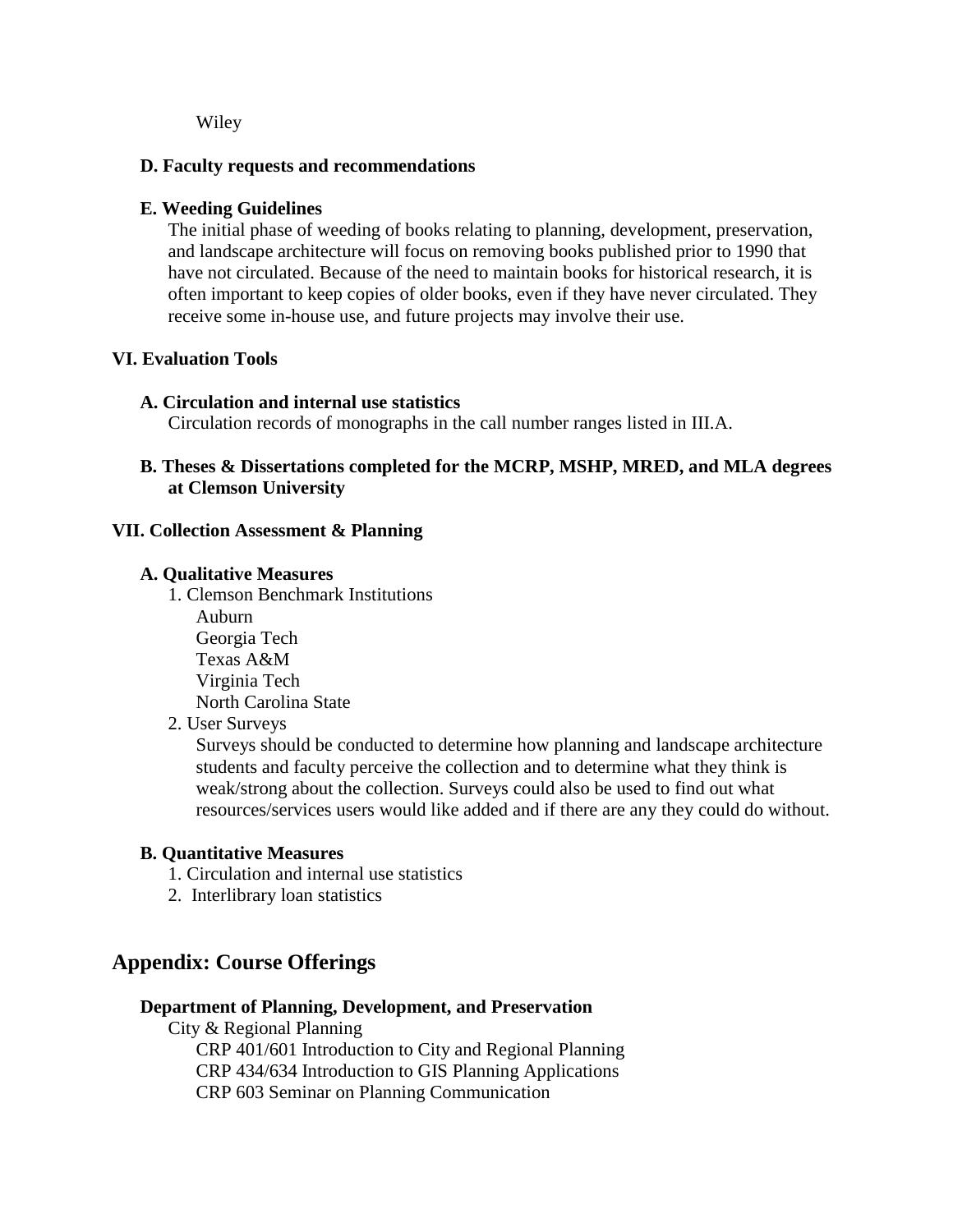CRP 612 Urban Transportation Planning

CRP 800 Human Settlement

CRP 801 Planning Process and Law

CRP 802 Site Planning and Infrastructure

CRP 803 Quantitative Methods

CRP 804 Land Use Analysis and Assessment

CRP 805 Planning Theory and History

CRP 806 Urban Systems

CRP 807 Professional Studio

CRP 809 Current Issues Seminar

CRP 813 Fundamentals of Transportation Planning

CRP 814 Public Transit

CRP 815 Transportation Innovation

CRP 820 Negotiation and Development Dispute Resolution

CRP 822 Urban Design

CRP 832 Problems in Site Planning

CRP 830 Introduction to GIS

CRP 834 Spatial Modeling Using GIS

CRP 835 GIS and Remote Sensing Applications for Trend Analysis

CRP 840 Seminar in Coastal Planning

CRP 841 Seminar in Environmental Planning

CRP 844 Outdoor Recreation Resource Management and Planning

CRP/POST 845 Water Policy and Law

CRP 858 Research Design

CRP 859 Planning Terminal Project

CRP/POST 870 Seminar in Sustainable Development

CRP 872 Housing Issues in the United States

CRP 873 Economic Development Planning

CRP 883 Techniques for Analyzing Development Impacts

CRP 889 Selected Topics in Planning

CRP 890 Directed Studies in City and Regional Planning

CRP 891 Planning Thesis

CRP 893 City and Regional Planning Internship

CRP 894 Planning Internship Seminar

Master of Real Estate Development

RED 800 Real Estate Development Process

RED 801 Real Estate Market Analysis

RED 802 Real Estate Development Field Tour Seminar

RED 803 Public-Private Partnership Development

RED 804 Practicum in Commercial Development

RED 810 Real Estate Seminar Roundtable

RED 811 Summer Internship in Real Estate Development

RED 812 Real Estate Technology

RED 813 Real Estate Development Strategic Planning

RED 814 Resort and Second-Home Communities Seminar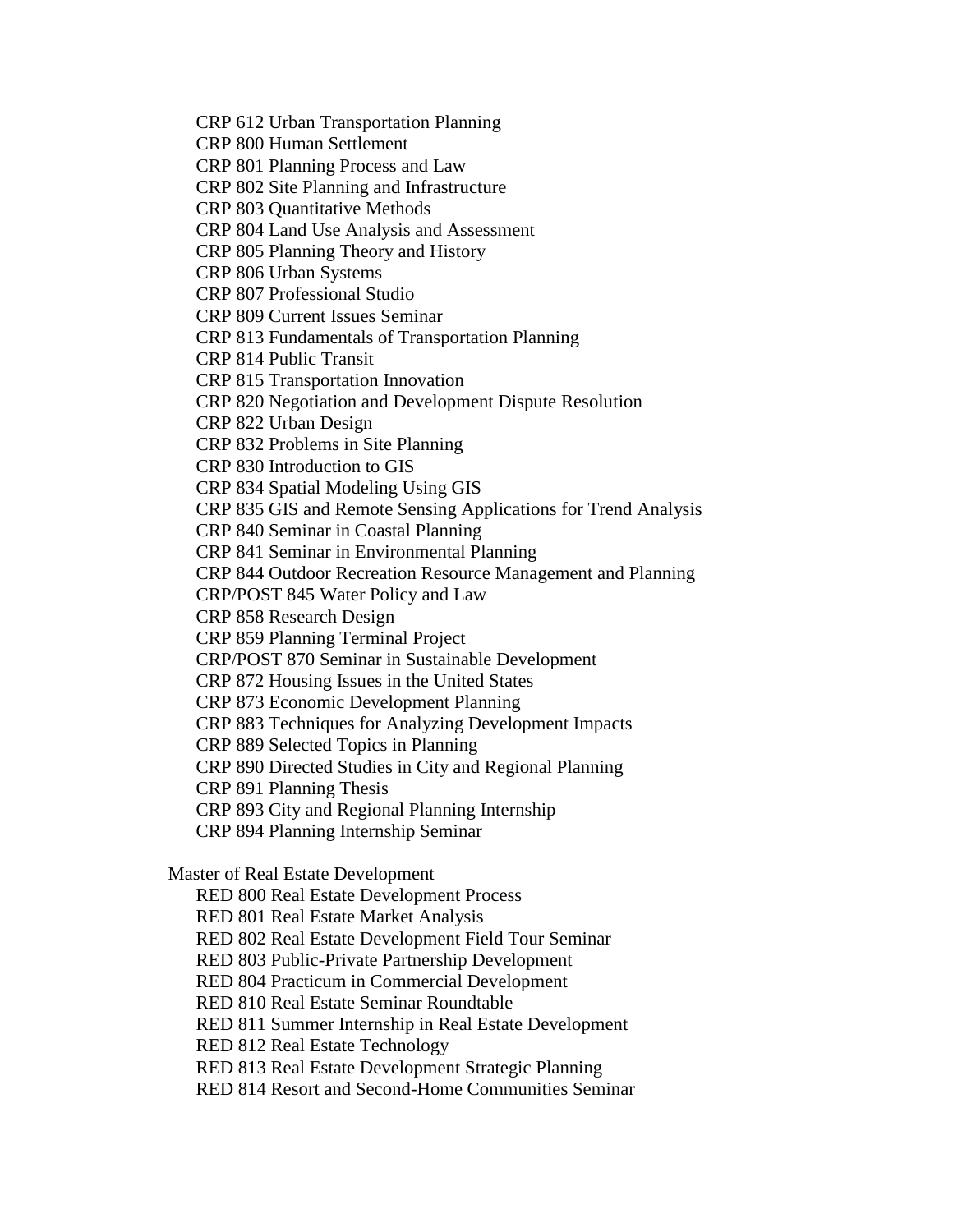RED 889 Selected Topics—Introduction to Accounting and Finance RED 889 Selected Topics RED 890 Directed Study

Master of Science in Historic Preservation HP 610 History and Theory of Historic Preservation HP 611 Research Methods and Documentation HP 612 Materials and Methods of Historic Construction HP 800 Historic Preservation Internship HP 801 Legal and Economic Issues in Historic Preservation HP 802 Historic Preservation Research Seminar HP 803 Advanced Materials and Methods in Conservation HP 804 Management and Administration of Historic Preservation HP 805 Preservation Studio HP 806 Charleston Preservation and History HP 810 Conservation Lab in Historic Preservation HP 811 Readings in Historic Preservation HP 819 Investigation, Documentation and Conservation HP 823 Historic Interiors HP 833 Cultural and Historic Landscape Preservation HP 859 Professional Project in Historic Preservation HP 890 Directed Studies HP 891 Thesis Research

## **Department of Landscape Architecture**

Undergraduate Courses

LARCH 116 History of Landscape Architecture LARCH 128 Technical Graphics LARCH 151 Basic Design I LARCH 152 Basic Design II LARCH 199 Creative Inquiry--Landscape Architecture I LARCH 251 Landscape Architecture Design Fundamentals LARCH 252 Site Design in Landscape Architecture LARCH 262 Design Implementation I LARCH 293 Field Studies Internship LARCH 299 Creative Inquiry—Landscape Architecture II LARCH 351 Regional Design and Ecology LARCH 352 Urban Design Studio LARCH 362 Design Implementation II LARCH 399 Creative Inquiry—Landscape Architecture III LARCH 405 Urban Genesis and Form LARCH 418 Off-Campus Study Seminar LARCH 419 Off-Campus Field Study LARCH 421 Landscape Architectural Seminar